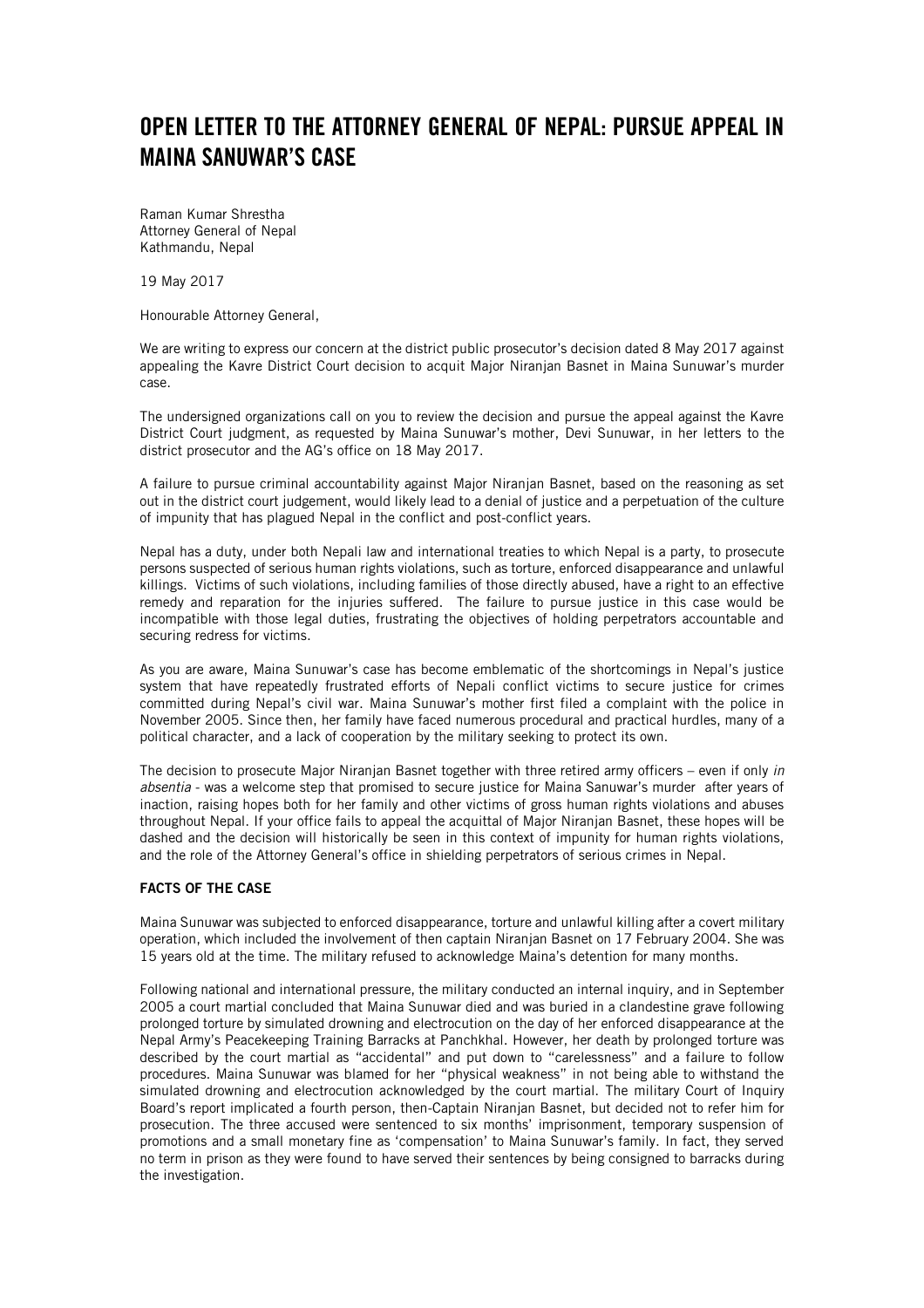In a landmark ruling, the Supreme Court in September 2007 unanimously decided that the case should be dealt with in a civilian court. However, for many years the Nepal Army declined to cooperate with the police investigations and court proceedings before the Kavre District Court.

After overcoming a number of procedural and political hurdles stretching over years, on 16 April 2017, the Kavre District Court sentenced three retired army officers to life imprisonment for Maina Sunuwar's murder. The court also recommended that the sentence be reduced to five years' imprisonment because of the political context at the time and the possibility that the convicts did not intend to kill her, but this recommendation will be considered in accordance with Nepali law only when a High Court decides on the question of sentence, which has not yet occurred. Despite Major Niranjan Basnet's acknowledged role in Maina's enforced disappearance, the court acquitted him for lack of evidence.

### GROUNDS FOR APPEAL

Reports by a number of witnesses, national and international organizations, as well as the military's own investigation, show that Maina Sunuwar was subjected to enforced disappearance on 17 February 2004 in a military operation by a team including then Captain Niranjan Basnet. She was then tortured and killed on the same day.

The district court's decision to acquit Major Niranjan Basnet is problematic on a number of grounds, including:

- 1. The report of the Nepal Army's Court of Inquiry Board provides details of how Maina Sunuwar was subjected to torture upon arrival at the Army's Peacekeeping Training Barracks in Panchkhal on 17 February 2004. According to the inquiry report, seven military personnel witnessed or participated in her torture for at least 90 minutes: Lieutenant Colonel Bobby Khatri; Captain Niranjan Basnet, Captain Sunil Prasad Adhikari, Captain Amit Pun, Sergeant Non-Commissioned Officer Khadak Bahadur Khatri and two soldiers, Dil Bahadur Basnet and Shrikrishna Thapa. An analysis of the district court's judgment, however, shows it did not consider this report in its decision to acquit Major Niranjan Basnet.
- 2. It is an acknowledged fact that Major Niranjan Basnet arrested Maina Sunuwar and subjected her to enforced disappearance on 17 February 2004. The district court's decision to acquit him based on his argument that he was only acting on superior orders is in stark contrast to rules and principles of international law, which explicitly prohibits invoking orders by superiors as justification for committing serious human rights violations.

The Attorney General, as the public prosecutorial authority in charge, has an obligation to carry out the functions of the office independently and impartially. In carrying out this responsibility and assessing the information before it, we call on your office to take into account the information that appeared to have been ignored by the District Public Prosecutor, and accordingly to pursue and appeal against this decision.

#### APPLICABLE INTERNATIONAL LAW AND STANDARDS

#### *Obligation to prosecute and right to remedy and reparations*

Under international law, including the International Covenant on Civil and Political Rights, the Convention against Torture and Other Cruel, Inhuman or Degrading Treatment or Punishment, and the Convention on the Rights of the Child, treaties to which Nepal is a party, Nepal is required to carry out a prompt, impartial and effective investigation of gross human rights violations with a view to bringing those responsible to justice through criminal prosecution.

In addition, Nepal has an obligation under those instruments to ensure the right of victims to an effective reparation. As expressed in the UN Basic Principles and Guidelines on the Right to a Remedy, adopted unanimously at the UN General Assembly:

"In cases of gross violations of international human rights law and serious violations of international humanitarian law constituting crimes under international law, States have the duty to investigate and, if there is sufficient evidence, the duty to submit to prosecution the person allegedly responsible for the violations and, if found guilty, the duty to punish her or him."